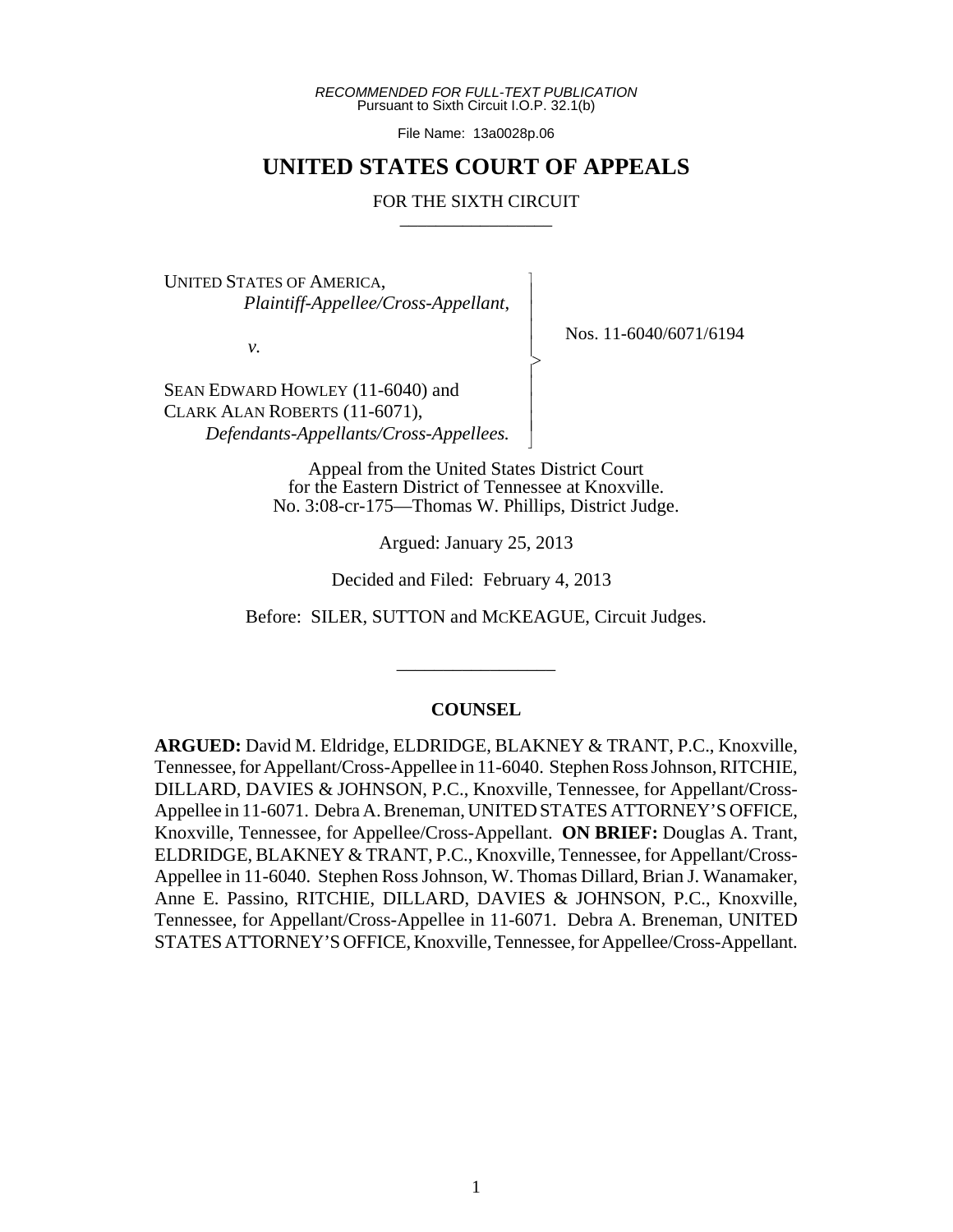# **OPINION \_\_\_\_\_\_\_\_\_\_\_\_\_\_\_\_\_**

**\_\_\_\_\_\_\_\_\_\_\_\_\_\_\_\_\_**

SUTTON, Circuit Judge. In this case, a jury convicted Clark Roberts and Sean Howley of seven counts of stealing trade secrets, *see* 18 U.S.C. § 1832(a), and three counts of engaging in wire fraud, *see* 18 U.S.C. §§ 1343 and 1349. We affirm their convictions but reverse their sentences.

I.

Large vehicles need large tires. In the United States, three companies manufacture tires for large earthmoving vehicles: Goodyear, Michelin and Bridgestone. Ranging in diameter from 29 inches to 63 inches, these tires weigh thousands of pounds. Tires this size need reinforcement, and the best ones use rubber-coated steel cords (called "plies") to support heavy loads.

Manufacturing a steel-reinforced tire is no easy task. To build the body of the tire, a manufacturer must wrap tire material around a steel hoop called a "bead." This process, called "swabbing down," transforms a flat band into a barrel-shaped tire. Any wrinkles or folds in the swabbing-down process can trap air and cause a hole in the tire.

Clark Roberts and Sean Howley worked as engineers at Wyko Tire Technology, a Tennessee company that supplied Goodyear with various parts for its tire-assembly machines. Wyko sold parts to Michelin and Bridgestone as well, but in the United States it provided parts for steel tire-assembly machines only for Goodyear.

In November 2006, the head of Wyko's sales office in China, Bill Jones, met with officials from the HaoHua South China Rubber Company. HaoHua, a company owned by the Chinese government, was interested in building eight tire-assembly machines. Wyko began negotiating with HaoHua to supply four tire-building parts, all related to the swabbing-down process, for \$1.154 million. Under the agreement, Wyko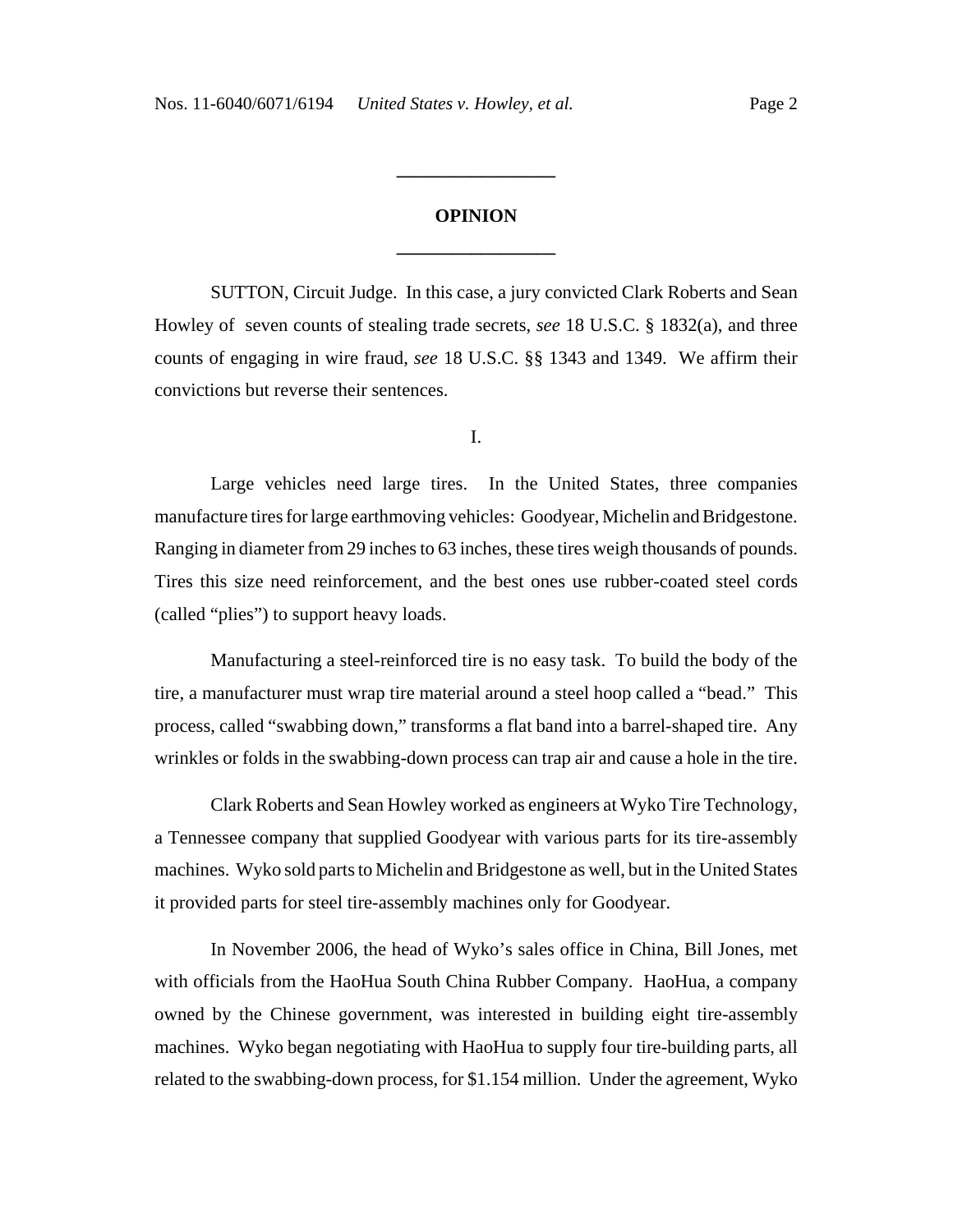needed to ship the finished parts by July 2007. If Wyko was late, it would pay HaoHua a penalty of \$2,590 per week.

Wyko faced one serious impediment to completing the deal: It had never built parts like these before. Goodyear, it turned out, used machines like the ones Wyko needed to produce. Jones suggested that Wyko hire Tom Brown, a retired Goodyear employee, as a consultant to help design the parts. Jones also noted that what Wyko engineers "have seen in [Goodyear's] Topeka plant will be of value re[garding] this project and what we might propose to [HaoHua]." R. 148 at 16–17; Gov't Ex. 15, App'x at 48. In early May 2007, Wyko sent HaoHua proposed drawings for one of the parts, a "bead turn-down/up and bead set mechanism." Gov't Ex. 25, App'x 99–100. These drawings were based on sketches that Brown had provided, but Wyko engineers were "sure" the drawings "got lots of things wrong" because the engineers had "never seen or designed this type of equipment before." Gov't Ex. 26, App'x 102–03; Gov't Ex. 27, App'x 104–06.

Around the same time, Goodyear asked Wyko to repair some of its tire-assembly machines, requesting that a Wyko technician visit its Topeka, Kansas, plant to inspect the machines. Instead of sending a technician, Wyko sent Roberts, one of Wyko's senior engineers on the HaoHua project, to make the trip. Roberts brought Howley, another engineer, with him. Before their visit, both Roberts and Howley signed secrecy agreements, acknowledging that they might be given access to "Goodyear's trade secrets or other confidential information" and agreeing that they would not use or disclose that information for ten years, "except for the benefit of Goodyear and as known and permitted by Goodyear in relation to" their visit. Gov't Exs. 46, 48, App'x at 187–88, 193–94. Before leaving, Roberts asked Wyko's IT manager, Robert McCarter, for a small camera, one that was just "a little bit larger than credit-card size." R. 148 at 91–92. McCarter did not have any such cameras.

On May 30, 2007, Roberts and Howley arrived at the Goodyear plant in Topeka. A Goodyear security guard reminded them that no cameras were allowed inside the factory. Goodyear employees escorted the two men as they inspected and repaired the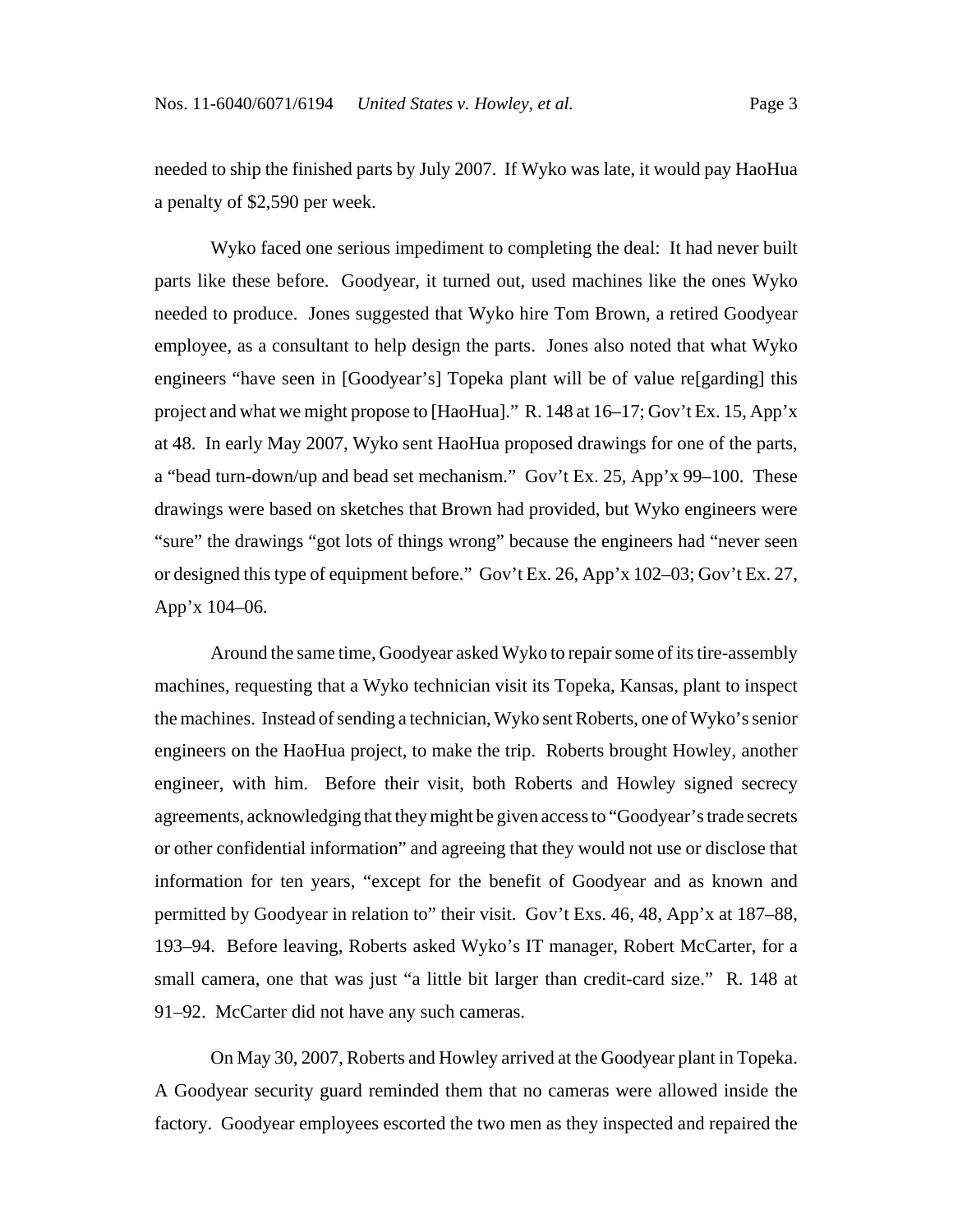Wyko-supplied equipment. The next day, Roberts and Howley were left unescorted for a few minutes, during which Howley used his cell-phone camera to take seven photos of a swabbing-down device on one of Goodyear's tire-assembly machines. That night, after Howley had returned to Tennessee, he sent the photos from his personal e-mail account to his Wyko e-mail account.

The next morning, Howley forwarded the photos to Roberts, explaining that the photos were "not all great, but I think that they might tell us enough." Gov't Ex. 33, App'x 366–74; R. 146 at 7–9. That same day, Roberts forwarded the photos to other members of the Wyko design team and to Jones, telling them that Goodyear was "somewhat guarded" because they knew Wyko was "working with competitors," but that Howley had been able to take the photos when Goodyear employees "left us on our own for a while." Gov't Ex. 7, App'x 340. The Wyko engineer designing the parts for HaoHua thanked Roberts, and noted that the photos showed differences between Wyko's initial designs (provided by Brown, the retired Goodyear employee) and the Goodyear machines.

A few weeks later, McCarter, Wyko's IT manager, while apparently in the process of archiving e-mails on the Wyko server, spotted the e-mail Roberts had sent with the pictures attached. Concerned that Roberts had taken the photos illicitly, McCarter used a pseudonym to create a Yahoo! e-mail account and forwarded Roberts' e-mail to a Goodyear employee. Goodyear notified the FBI, and federal investigators searched Wyko's headquarters in September 2007. Indictments followed, and Wyko never delivered any tire-assembly machines to HaoHua.

After a seven-day trial, a jury convicted Roberts and Howley of seven counts related to the theft of trade secrets and three counts related to wire fraud. The district court sentenced each man to four months of home confinement, 150 hours of community service and four years of probation.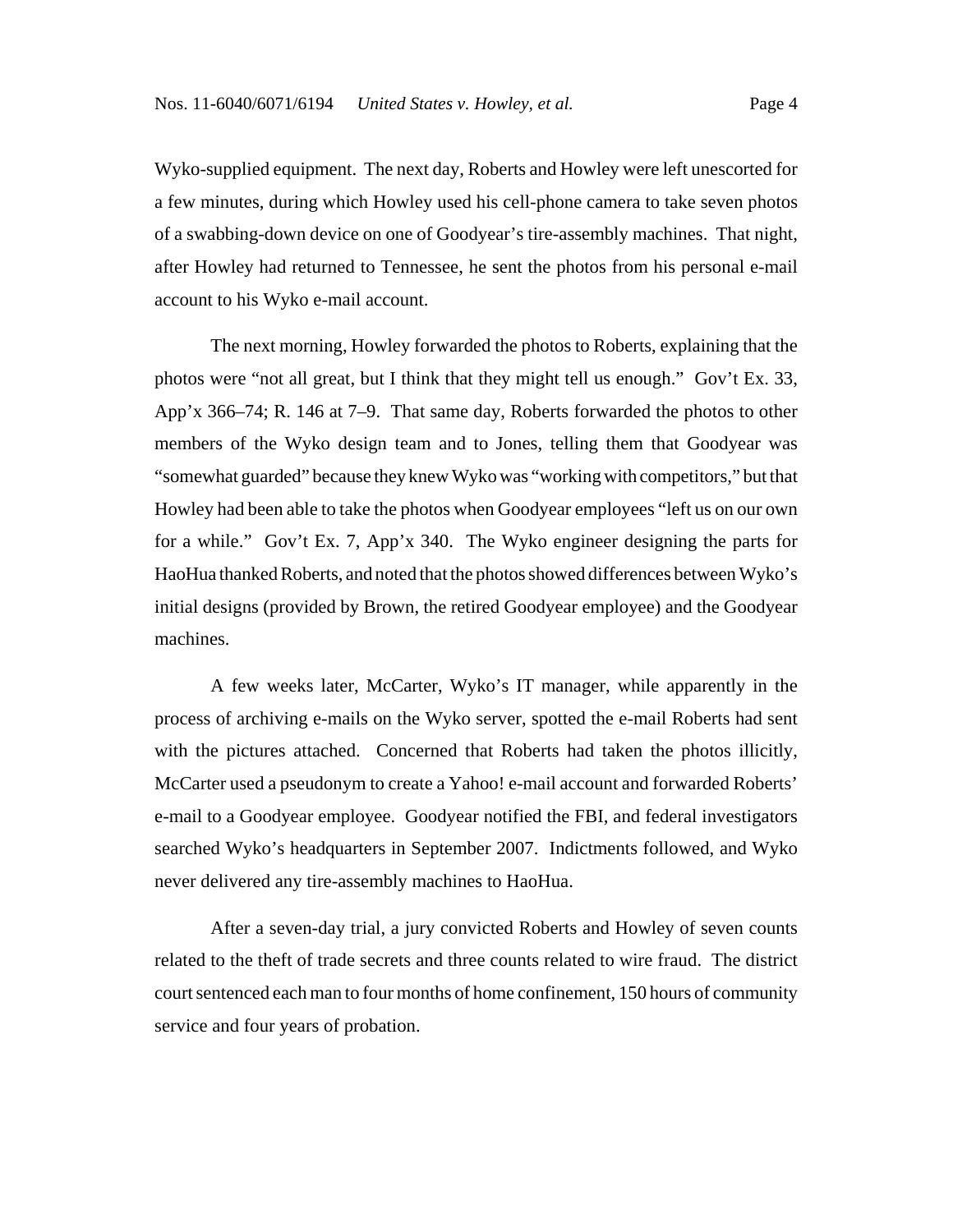## II.

#### A.

Not all business knowledge is a trade secret, and Roberts and Howley deny that the photographs taken at the Goodyear plant meet the statutory definition. Information is a "trade secret" only if its owner has taken "reasonable measures" to keep it secret and the "information derives independent economic value, actual or potential, from not being generally known to, and not being readily ascertainable through proper means by, the public." 18 U.S.C. § 1839(3). A defendant violates federal law when he "steals" or "without authorization . . . photographs" a trade secret, "intending or knowing that the offense will . . . injure any owner of that trade secret." *Id*. § 1832(a). The first question presented in this appeal is whether, "after viewing the evidence in the light most favorable to the prosecution, *any* rational trier of fact could have found the essential elements of the crime beyond a reasonable doubt." *Jackson v. Virginia*, 443 U.S. 307, 319 (1979).

The government met this modest standard for each of the trade-secrets convictions. A reasonable jury could find that Goodyear took reasonable measures to keep the design of its tire-assembly machines secret. Goodyear surrounded its Topeka factory with a fence and required visitors to pass through a security checkpoint. Before Roberts and Howley entered the factory, they had to obtain advance permission from Goodyear, sign confidentiality agreements and agree not to take photographs during their visit. And Goodyear required all of its suppliers, including Wyko, to keep Goodyear's proprietary information secret. *See United States v. Krumrei*, 258 F.3d 535, 537, 539 (6th Cir. 2001) (finding that a company adequately protected information by requiring a subcontractor to sign a confidentiality agreement). Although Goodyear does not secure its tire-manufacturing machines under lock and key within its Topeka plant, the company's other security measures make such a step unnecessary. The "reasonable measures" requirement does not mean a company must keep its own employees and suppliers in the dark about machines they need to do their work. *See United States v.*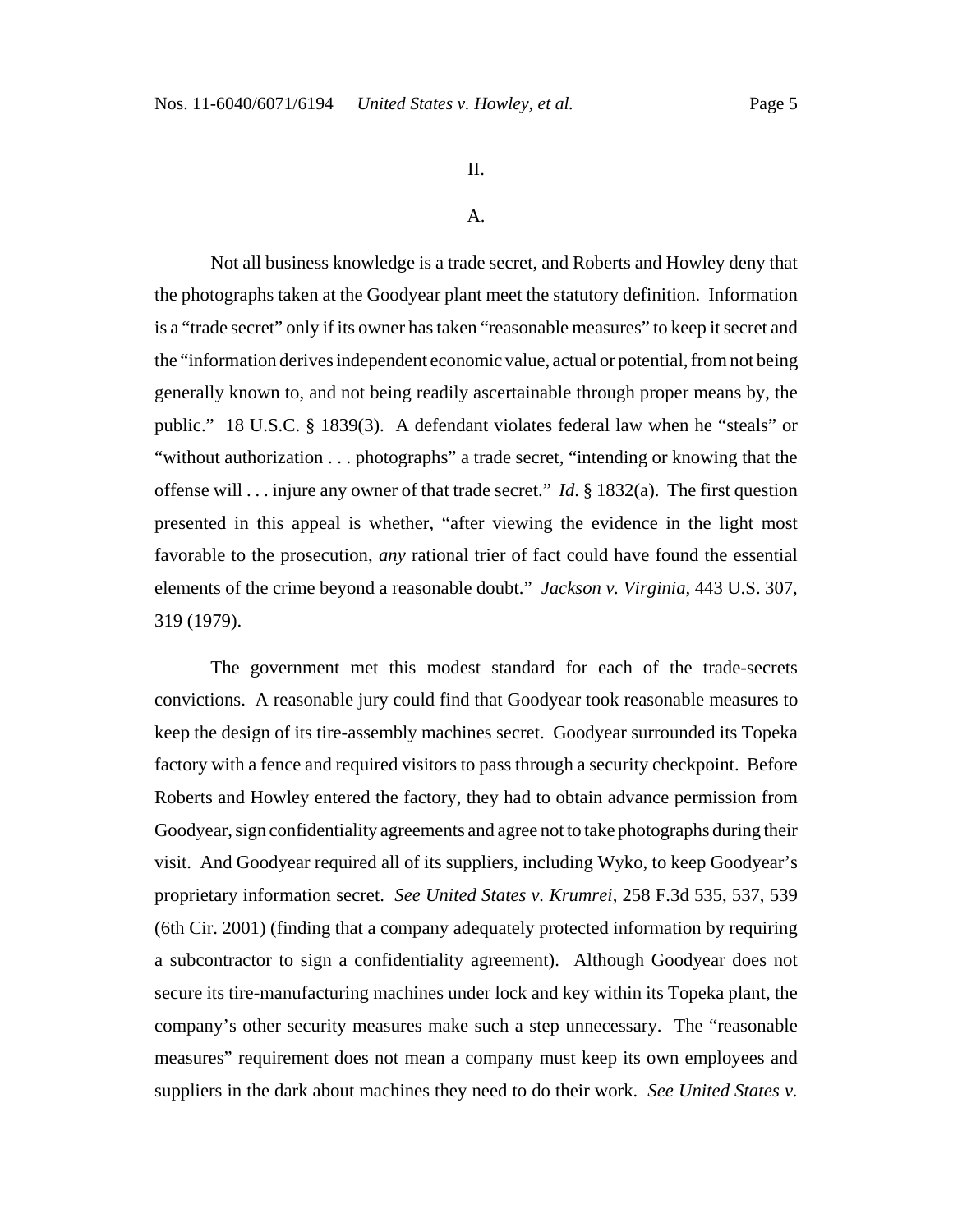*Lange*, 312 F.3d 263, 266 (7th Cir. 2002). All of this sufficed to permit the jury to find that Goodyear took reasonable steps to safeguard the details of its tire manufacturing.

Goodyear's security precautions, along with other evidence, support the second part of the statutory definition: that the information is economically valuable because it is not "readily ascertainable through proper means" by the public. Companies generally do not guard worthless information, and Goodyear is no exception. At trial, witnesses testified that only a few American companies have the know-how to manufacture large steel-reinforced tires, that developing such expertise is time-consuming and costly, and that manufacturers do not share information about tire manufacturing with each other. Had the scheme succeeded, there would have been four U.S. companies, rather than just three, in the market for tire-assembly machines. When all is said and done, Wyko could not have found designs for swabbing-down machines at the public library or on Wikipedia.

The behavior of the key players in this case also shows that Roberts and Howley stole important information that they could not obtain through public means. Wyko was struggling to design parts for HaoHua, and senior Wyko officers thought Goodyear's design expertise would be valuable. If Wyko could have learned how to design tireassembly machines on its own, why all the fuss? Roberts thought the photos were useful enough to send to other Wyko employees, highlighting differences between Wyko's draft design and Goodyear's actual machines. He also said that Goodyear was "guarded" and that Wyko needed to "tread carefully" because his visit had aroused Goodyear's suspicions. Gov't Ex. 7, App'x at 340. And other Wyko engineers put the photos to use, pointing out differences between Brown's sketches and Goodyear's machines. For his part, Howley thought the photos "might tell us enough" about Goodyear's designs. Gov't Ex. 33, App'x at 366. "Enough" of what, he did not say, but a reasonable juror might fill in "enough to tell us how to copy Goodyear's design so we can ship the machines to HaoHua."

Other circumstantial evidence shows that Roberts and Howley "intend[ed] or kn[e]w[]" that their actions would harm Goodyear. 18 U.S.C. § 1832(a). Roberts and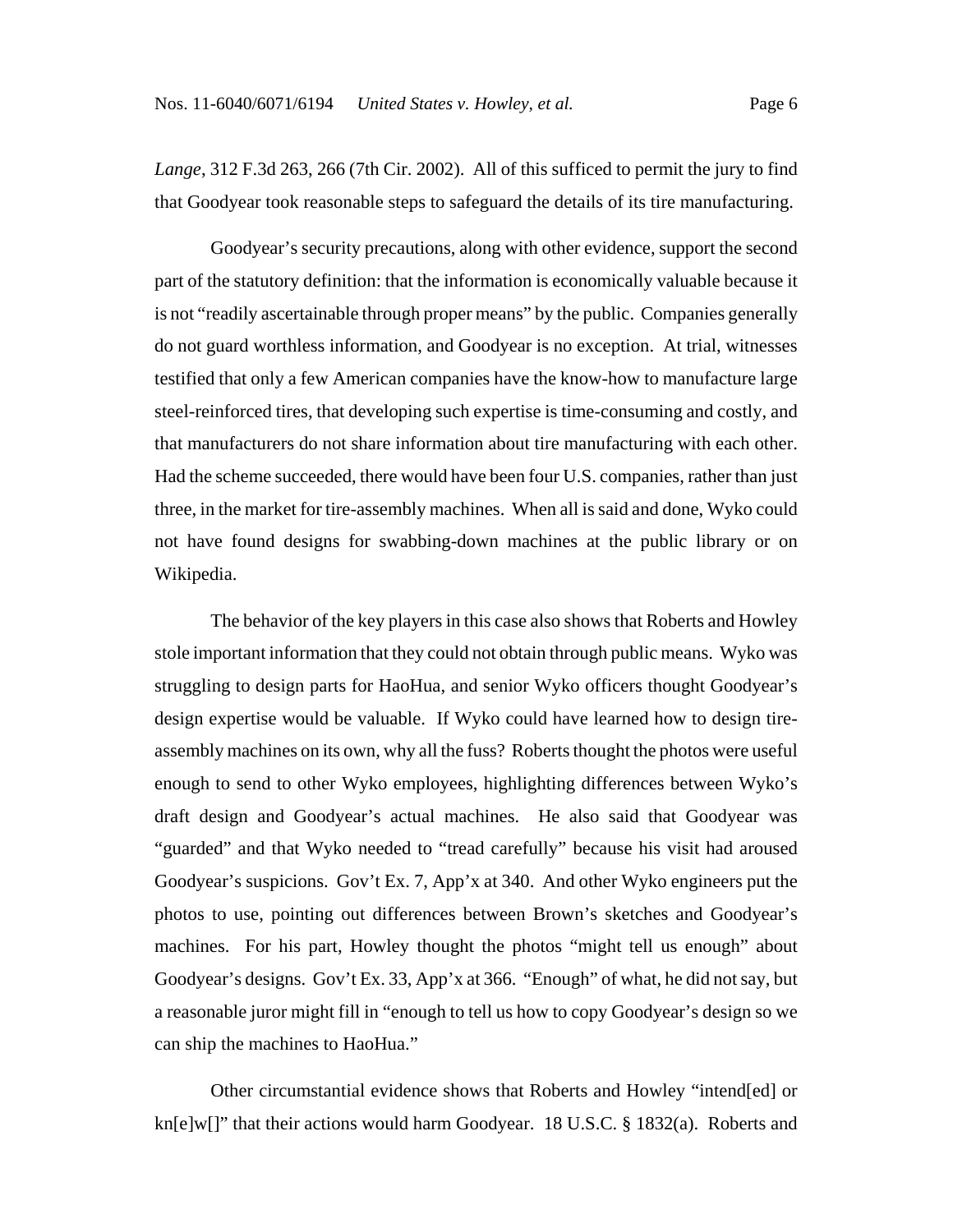Howley both knew that HaoHua was one of Goodyear's competitors. Before the trip, Roberts asked Wyko's IT manager for a small camera. The jurors did not need to be experts in industrial espionage to infer that Roberts intended to use a small camera for surreptitious photography at Goodyear's plant, not for a travelogue of his trip to Topeka. When Howley took the pictures, even without a miniature camera, he used something just as discreet—a cell phone—and something that just as easily could evade Goodyear's no-cameras policy. And on previous trips, Roberts had followed Goodyear's policy by requesting that Goodyear employees send approved photographs when Wyko had a legitimate need to study the machines. It was no stretch for the jury to conclude that Roberts and Howley knew the machines they photographed constituted trade secrets and, by extension, that the photographs would help a Goodyear competitor.

For their part, Roberts and Howley maintain that information about the swabbing-down machine could not have been a trade secret because Goodyear had previously shipped its machines to Wyko and allowed Wyko to photograph the machines while they were there. But testimony at trial indicated that the machines Goodyear shipped were smaller than the ones in Goodyear's Topeka plant and lacked key features that Goodyear developed later. Testimony also indicated that Goodyear shipped the machines so Wyko could make improvements, and Goodyear required Wyko to sign a "secrecy agreement" before receiving the machines. *See Rockwell Graphic Sys., Inc. v. DEV Indus., Inc.*, 925 F.2d 174, 177 (7th Cir. 1991) (explaining that disclosing a trade secret to a vendor "imposes a duty of confidentiality" on that vendor). That Goodyear voluntarily would have shared its work with a competitor like HaoHua, no questions asked, strains credibility, and at all events it is a possibility at a minimum that a reasonable jury had every right to reject.

It does not change things that Wyko had hired a former Goodyear engineer, Tom Brown, to help design parts for HaoHua. For one thing, the jury could have found that Brown was bound by a confidentiality agreement for a period of time after he left Goodyear. *See* R. 148 at 83; R. 151 at 62, 65–66 (testimony that Goodyear has always required its employees and contractors to sign confidentiality agreements). If so, Brown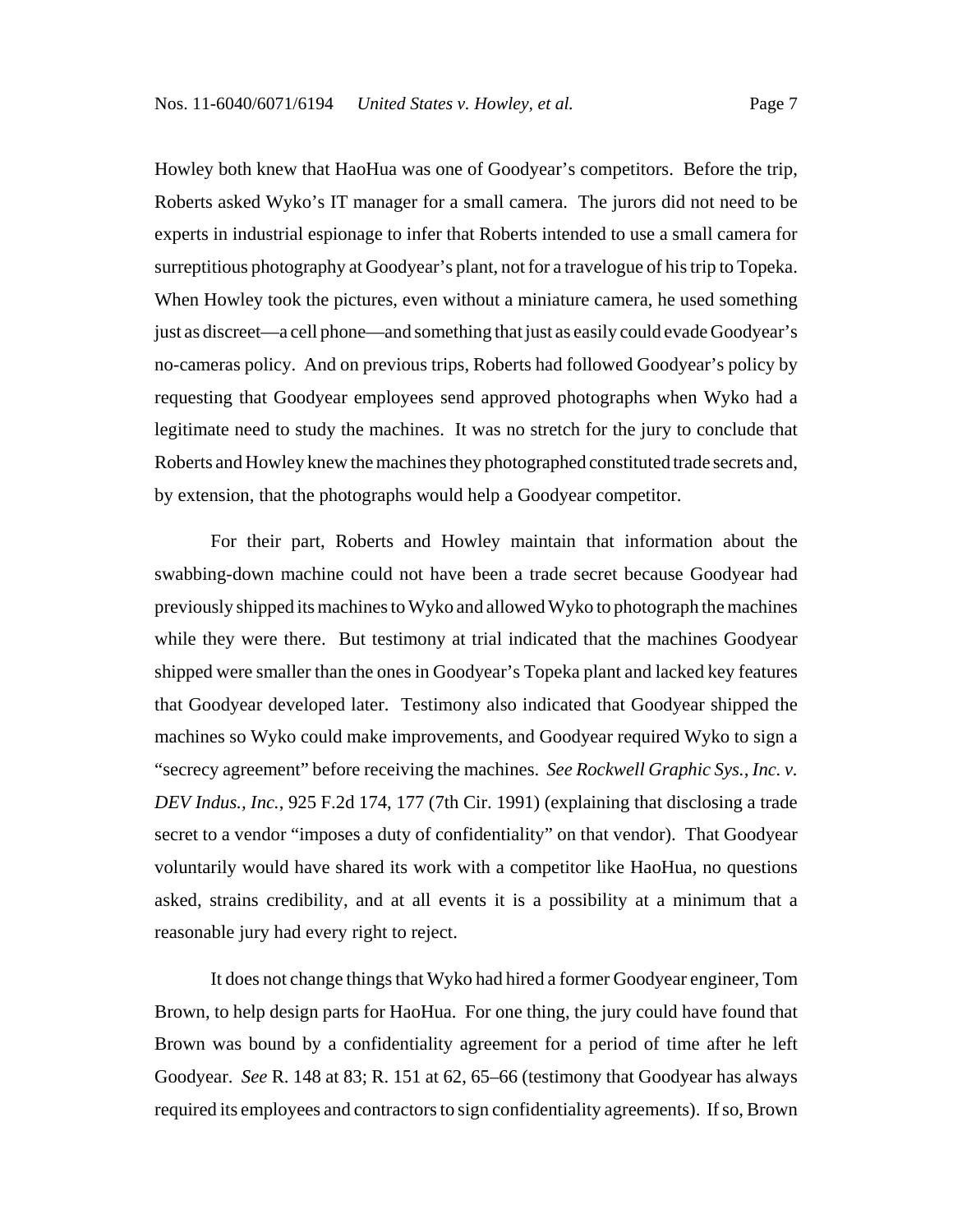for some period of time would not have had any right to make sketches for Wyko. *See, e.g.*, *Rockwell Graphic Sys.*, 925 F.2d at 177. For another, Wyko was unable to build a swabbing-down device based solely on Brown's sketches. *See, e.g.*, Gov't Ex. 24, App'x at 97 (e-mail from Wyko engineer Brian Painter stating that the design based on his "best interpretation" of Brown's sketches was "most likely full of holes"). Roberts himself noted the differences between Wyko's designs and the machines at Goodyear, *see* Gov't Ex. 7, App'x at 340, and Wyko engineers used the photographs to help solve problems left open by Brown's sketches, Gov't Ex. 36, App'x at 135; Gov't Ex. 38, App'x at 144. On this record, the jury could reasonably conclude that the photographs gave Wyko insight that the company could not obtain from any public source or from Brown himself.

### B.

Roberts and Howley also contend that § 1832 is unconstitutionally vague. This contention faces a serious impediment: We considered an identical challenge eleven years ago and rejected it. *United States v. Yang*, 281 F.3d 534, 544 n.2 (6th Cir. 2002). Nor is there anything about this prosecution that suggests Roberts and Howley were trapped by a hopelessly vague line between what the law allows and what it proscribes. Ordinary people in Roberts' and Howley's shoes would readily know that Goodyear's designs were trade secrets. And they would readily know that § 1832 prohibits stealing those designs. Nothing about the statute suggests that it permits arbitrary and discriminatory enforcement, and indeed Roberts and Howley do not argue otherwise. As applied to Roberts and Howley, this statute is not unconstitutionally vague. *See Kolender v. Lawson*, 461 U.S. 352, 357 (1983).

#### III.

Roberts and Howley also challenge the sufficiency of the evidence to support their wire-fraud convictions. They contend that the government never proved that they made a material misrepresentation or that they intended to deprive Goodyear of any money or property, two elements of 18 U.S.C. § 1343. Much like their challenges to the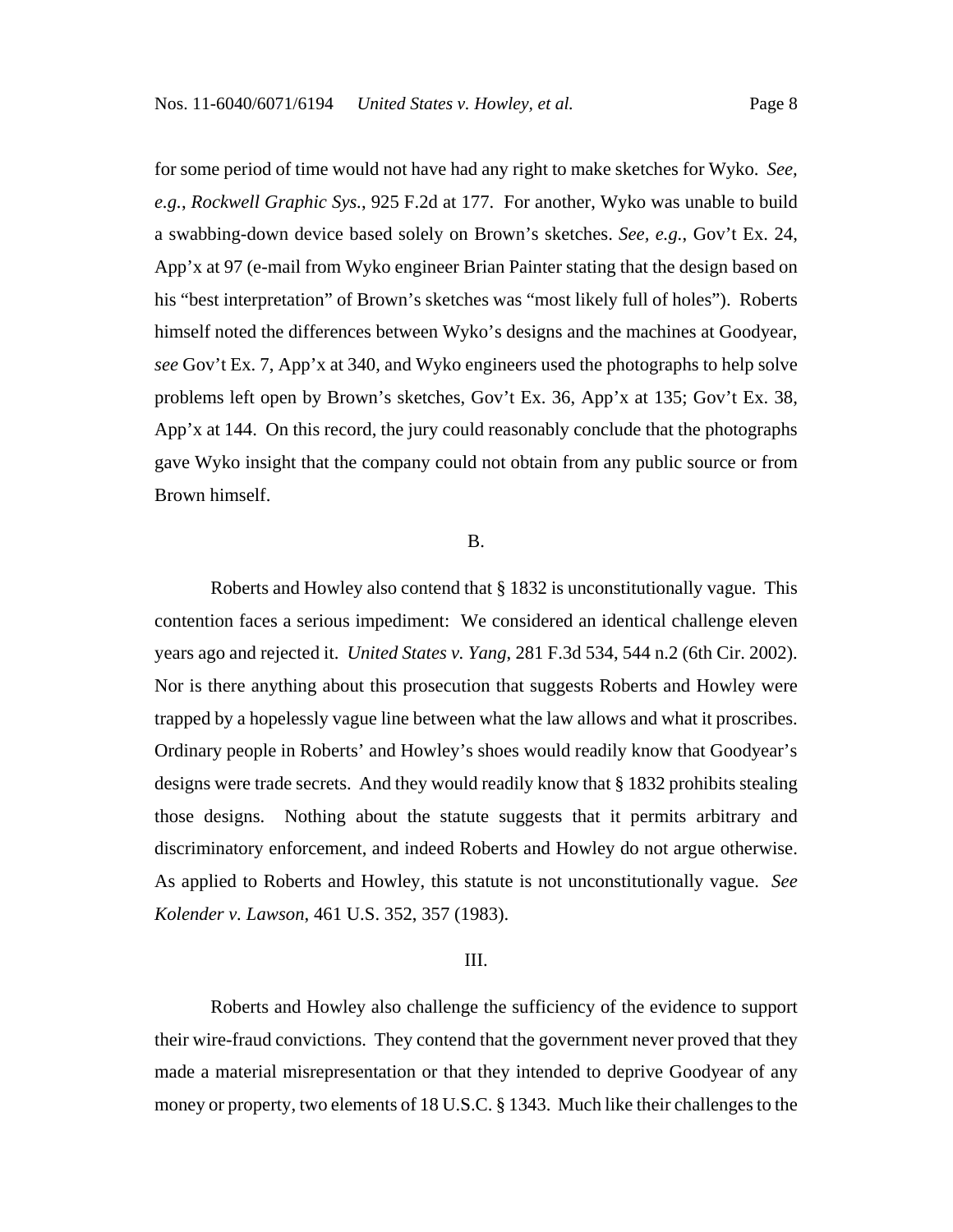sufficiency of the proof to support the trade-secret convictions, this claim faces a steep climb, one they ultimately cannot surmount.

No evidence suggests that Goodyear gave Roberts or Howley permission to take photographs. Quite the opposite: The men promised not to take pictures, yet they took them anyway. They then transmitted those pictures electronically. Those acts alone may constitute a material misrepresentation under the wire-fraud statute. *See, e.g.*, *United States v. Cunningham*, 679 F.3d 355, 371–72 (6th Cir. 2012) (finding that defendants made material misrepresentations by concealing evidence of theft). A trade secret such as the design of a swabbing-down machine likewise is a form of intellectual property, *see Kewanee Oil Co. v. Bicron Corp*., 416 U.S. 470, 478 (1974), and Wyko, as noted, did not have the expertise to recreate the design. A juror could reasonably conclude that Roberts and Howley intended to deprive Goodyear of its exclusive intellectual property.

#### IV.

The government separately cross-appeals the defendants' sentences, claiming they are procedurally unreasonable. We agree.

At sentencing, the government gave three estimates of how much the theft had cost Goodyear: (1) \$305,000 (the amount Wyko was due to receive from HaoHua for the swabbing-down machine under the contract); (2) \$520,000 (the amount it would have cost Goodyear to recreate the design); or (3) \$20 million (Goodyear's annual sales of tires produced by the machine). The government also offered the testimony of Thomas Frey, a former Goodyear engineer. Frey gave the basis for the \$520,000 estimate by explaining how many hours of work it had taken Goodyear to design the swabbing-down machine and extrapolating from the hourly rate for engineering work.

 Determining the value of a trade secret, we acknowledge, is no easy task. But district courts need not reach an exact figure for the loss a victim suffered or the amount of harm a defendant caused or intended to cause; a "reasonable estimate" will do. U.S.S.G. § 2B1.1, cmt. n.3(C). Our role is only to reverse clearly erroneous estimates. *United States v. Warshak*, 631 F.3d 266, 328 (6th Cir. 2010).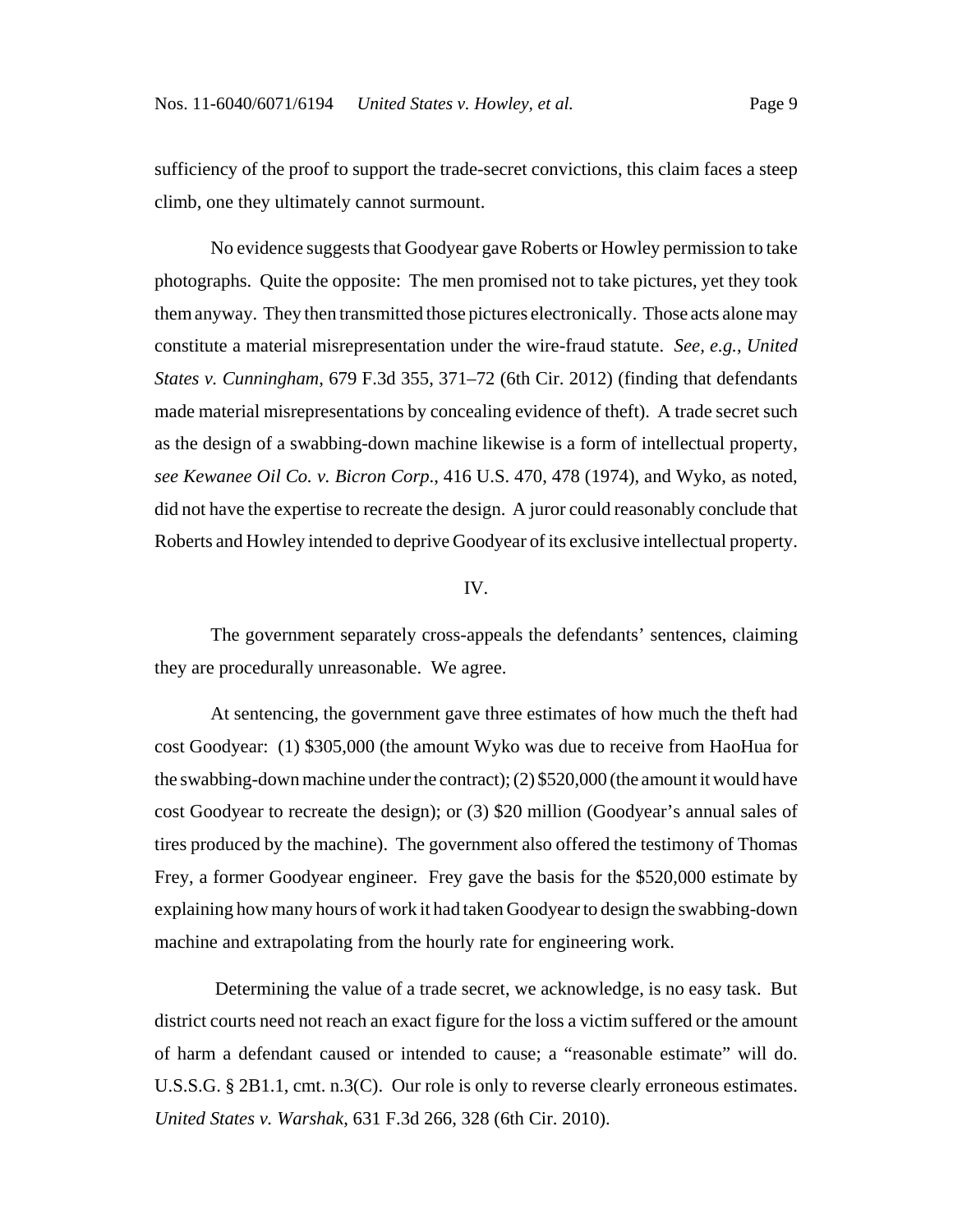Even a reasonable estimate, however, requires some explanation. The district court's reasoning in this instance was less than clear. The court refused to credit Frey's testimony, seemingly on the basis that it failed to meet the standard outlined in *Daubert v. Merrell Dow Pharms., Inc.*, 509 U.S. 579 (1993). The government's other estimates were equally insufficient in the court's eyes. Without further explanation, the court found that the government had failed to establish any loss at all, notwithstanding beyond-a-reasonable-doubt convictions premised on the reasonable assumption that the Goodyear design—the underlying trade secret—was worth something. Nor was the district court's no-loss finding insignificant. Even the smallest loss the government argued for, \$305,000, would have yielded a guidelines range of 37 to 46 months in prison. In the absence of any loss, Roberts and Howley faced a guidelines range of 4 to 10 months. The district court imposed sentences of four months of home confinement, 150 hours of community service and four years of probation for each defendant. *See* U.S.S.G. § 5C1.1(c)(3).

The amount of loss was a contested and high-stakes factual question, making it imperative that the district court "engage[] in a more thorough explication of its calculation." *Warshak*, 631 F.3d at 329. Without more, the district court's zero-loss finding seems at odds with the defendants' convictions for stealing property that had "independent economic value." 18 U.S.C. § 1839(3)(B). If the district court were dissatisfied with the government's estimates, it could have generated its own. The court, for instance, could have accepted the defendants' argument that they intended to deprive Goodyear only of part of the value of the swabbing-down machine, not the full value, R. 164 at 20–21, and arrived at an estimate that represented a percentage of the machine's total cost. Or it could have asked the parties to present additional evidence. The ultimate decision is up to the district court, which is in a "unique position," to assess the losses Roberts and Howley intended to cause. U.S.S.G. § 2B1.1 cmt. n.3(C). All we require is that the court provide reasons for its choice. *Warshak*, 631 F.3d at 329.

On remand, the district court need not be exacting. The Guidelines require only a "reasonable" estimate of actual or intended loss within broad ranges. *See* U.S.S.G.